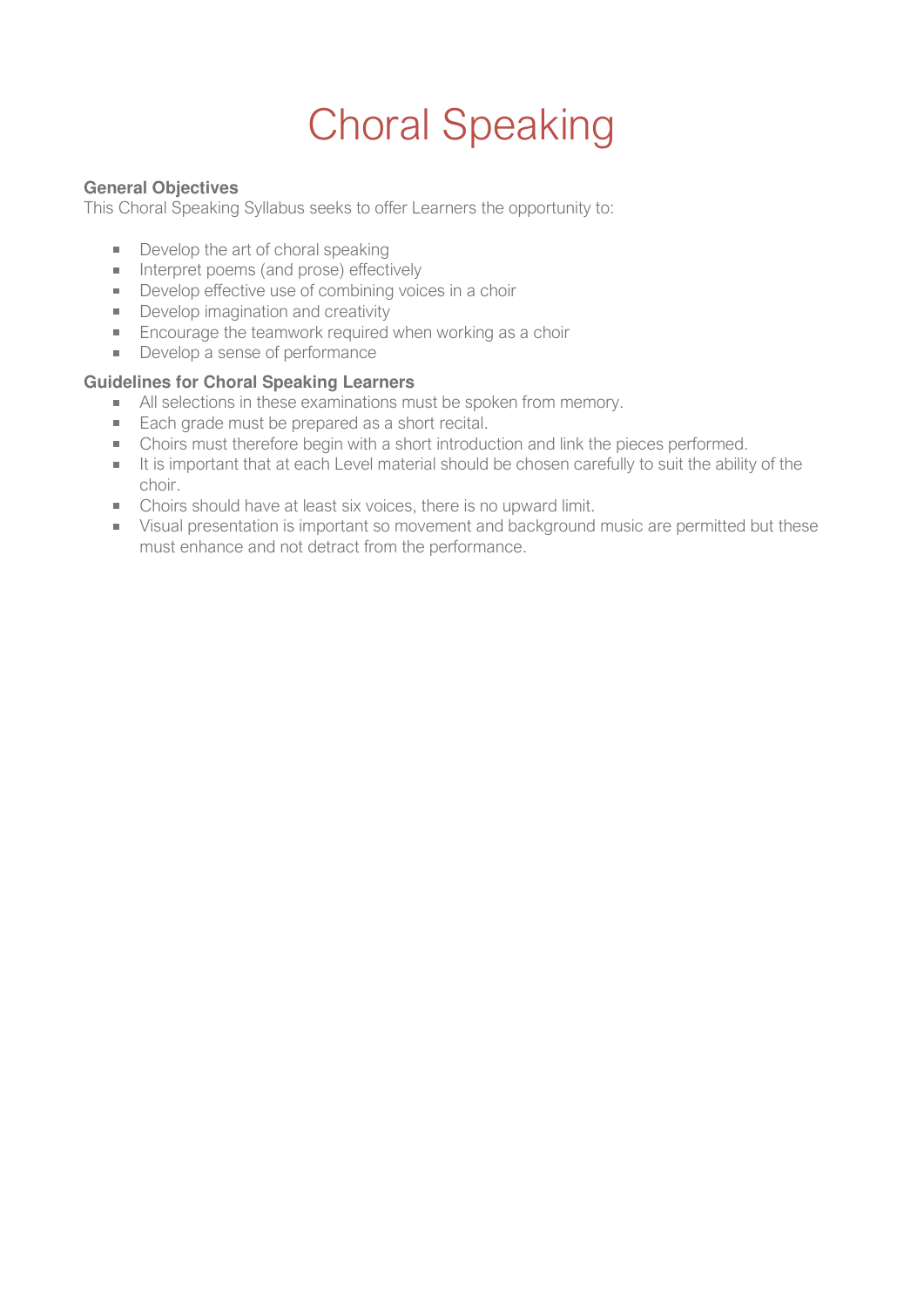# Foundation Level

| Grade 1 (10 Minutes)                                                                      | <b>Marks</b><br>Awarded |
|-------------------------------------------------------------------------------------------|-------------------------|
| Choirs should:                                                                            |                         |
| 1. Perform a poem of their own choice.                                                    | 50                      |
| 2. Perform a contrasting poem of their own choice.                                        | 50                      |
| Grade 2 (10 Minutes)                                                                      |                         |
| Choirs should:                                                                            |                         |
| 1. Perform a poem of their own choice based on the theme of magical<br>people and places. | 50                      |
| 2. Perform a contrasting poem of their own choice.                                        | 50                      |
| Grade 3 (10 Minutes)                                                                      |                         |
| Choirs should:                                                                            |                         |
| 1. Perform a poem of their own choice based on the theme of music and<br>movement.        | 50                      |
| 2. Perform a contrasting poem of their own choice.                                        | 50                      |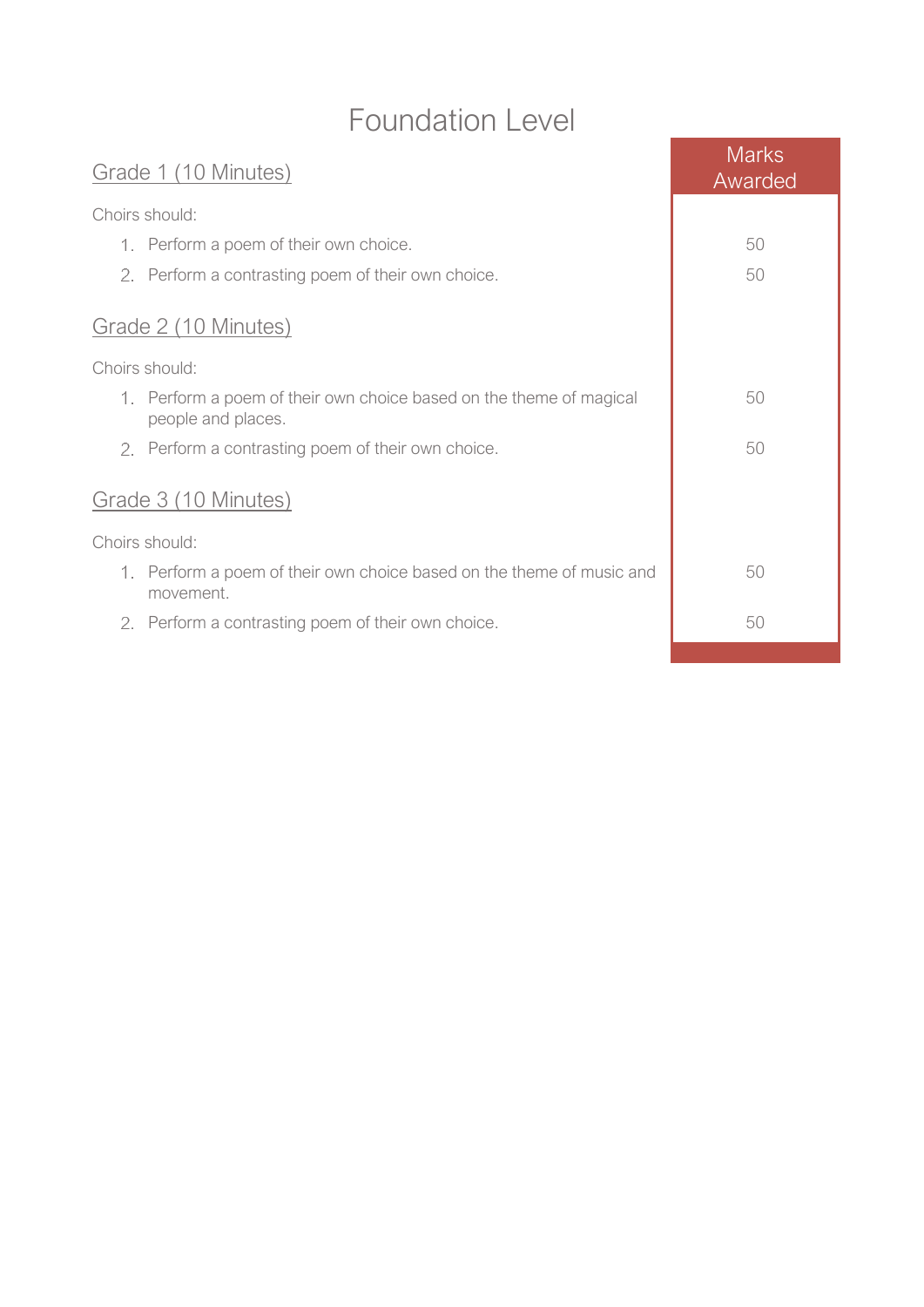## Level 2 - Intermediate

### Grade 4 (15 Minutes)

Choirs should:

- 1. Present an item on the theme of celebrations. This may consist of prose or poetry or a combination of both.
- 2. Perform a contrasting poem of their own choice.

### Grade 5 (15 Minutes)

Choirs should:

- 1. Present an item on the theme of conflict and resolution. This may consist of prose or poetry etc.
- 2. Perform a sharply contrasting poem.

| <b>Marks</b><br>Awarded |
|-------------------------|
| 50                      |
| 50                      |
|                         |
| 50                      |
| 50                      |
|                         |